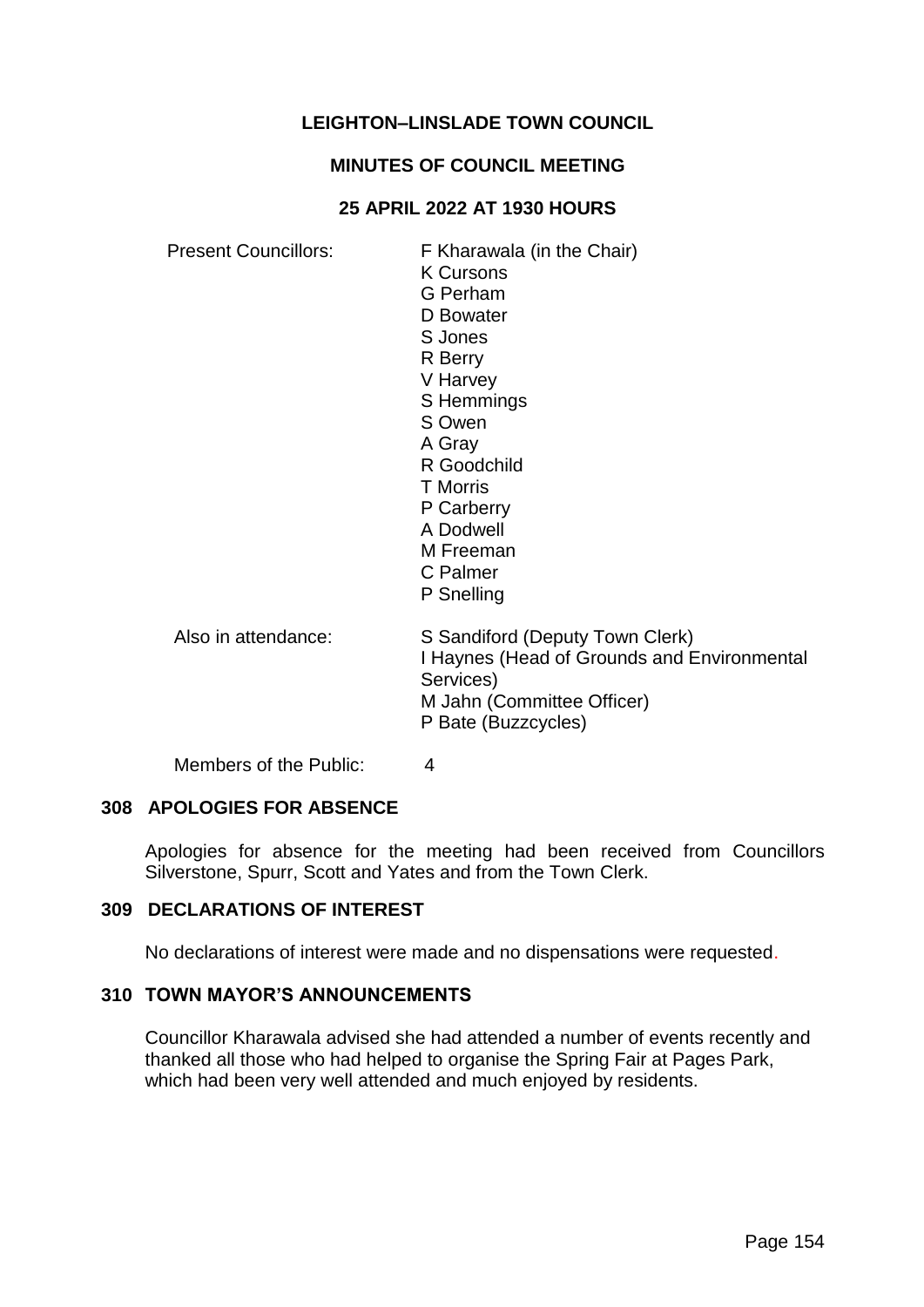# **311 LEADER'S ANNOUNCEMENTS**

Councillor S Jones, Leader of the Conservative group, advised that it was good to see the installation of the inclusive adventure play area at Parson's Close Recreation Ground coming on apace and looked forward to its completion.

Councillor R Goodchild, Leader of the Liberal Democrat group, expressed the wish for dual hatted councillors to lobby at Central Bedfordshire Council for improved bus services in Linslade and for a share of the Government's UK Shared Prosperity Fund to come to Leighton-Linslade as the largest town in the administrative area.

Councillor P Carberry spoke on behalf of the Labour Group highlighting the upcoming Jubilee Celebrations and urged all councillors to take part in this historical event.

# **312 QUESTIONS FROM THE PUBLIC**

A member of the public asked what town councillors were doing to convince the local authority and Clinical Commissioning Group to provide appropriate healthcare for the town's growing population. It was agreed to provide a written response after the meeting.

A councillor asked a question as a member of the public regarding what steps the Leader of the Council was taking to improve liaison between officers and councillors of the Town Council and Central Bedfordshire Council.

A councillor asked a question as a member of the public regarding why the Leader of the Council was not lobbying more actively for a health hub to be located on land south of the High Street.

# **313 MINUTES OF THE PREVIOUS MEETING**

Council received the draft minutes of the Council meetings held on 31 January 20922 and 4 April 29022.

It was requested and agreed that the Motions considered at Council on 4 April 2022 should be included in the minutes even if not resolved, as this was easier than having to cross reference with the agenda.

Councillor Carberry noted the social media comment regarding the meeting on 4 April 2022 and that the lack of appreciation that town councillors were unpaid volunteers could be considered offensive.

Councillor Owen expressed the view that the length of the meeting on 4 April 2022 and the minutes thereof testified to the importance and value of the discussion. He estimated that the cost to residents of not having a health hub within the parish, necessitating travel to hospitals at some distance, was in the region of £150,000.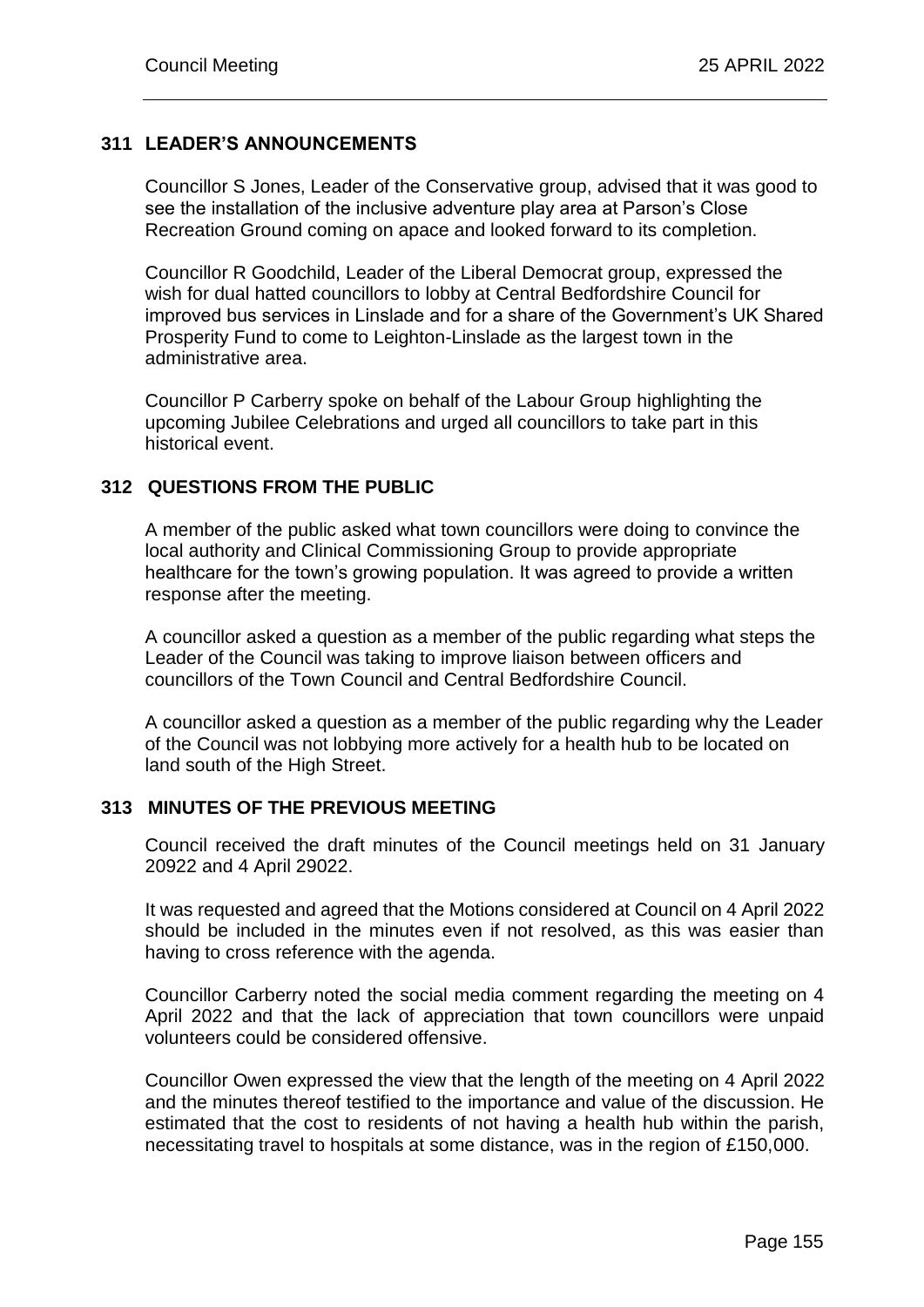Minute reference 291 (Boundary review): there was no update from Central Bedfordshire Council as yet following the recent consultation on the parish boundary but it was understood that the next Central Bedfordshire General Purposes Committee meeting would take place on 16 June.

Minute reference 307 (Ukraine): it was noted that work had been started and it was known that refugees from Ukraine were coming to the town.

Minute reference 301 (Policing): Councillor R Goodchild spoke to withdraw the Liberal Democrat group's mutual work with the Conservative group on this matter. The Liberal Democrat group would continue to lobby on this subject.

Minute reference 302 (Health hub): it was reported that Central Bedfordshire Council was commissioning another consultant's report on potential uses of land south of the High Street.

**RESOLVED that the minutes of the Council meetings held on 31 January 2022 and 4 April 2022 (subject to an update to include all proposed Motions) be approved as a correct record and were signed accordingly.** 

# **314 BUZZCYCLES STRAGTEGY**

By invitation, Peter Bate of Buzzcycles attended the meeting to present the draft Buzzcycles strategy "Cycling: Everyone's First Choice". Endorsement of the strategy had been recommended to Council by the Ouzel Valley Park Steering Group at its meeting on 2 March 2022. The strategy included vision, rationale, objectives and outputs in respect of cycling.

Following the presentation, a number of points were made including the need for maintenance of roads and cycle paths, the necessity of reducing carbon emissions and the question of funding for cycling initiatives and infrastructure. It was anticipated that some funding would be available from the Department of Transport following the publication of the Government's Gear Change strategy but that the local authority would be responsible for highways maintenance.

# **RESOLVED:**

**(a) To endorse the Leighton Buzzcycles strategy Cycling: Everyone's First Choice and to ask Buzzcycles to bring forward specific proposals for schemes the Town Council could assist with to the Ouzel Valley Park steering group and from there to the Planning and Transport Committee.**

**(b) To welcome the development by Central Bedfordshire Council of a Walking & Cycling Infrastructure Plan and to look forward to further consultation on this document.** 

**(c) To press Central Bedfordshire Council for a follow-up discussion to the informal S106 councillor workshop held in September 2020 in which Central Bedfordshire officers stated a willingness to talk to the Town Council about the potential "re-destinating" of "unallocated" S106 monies.**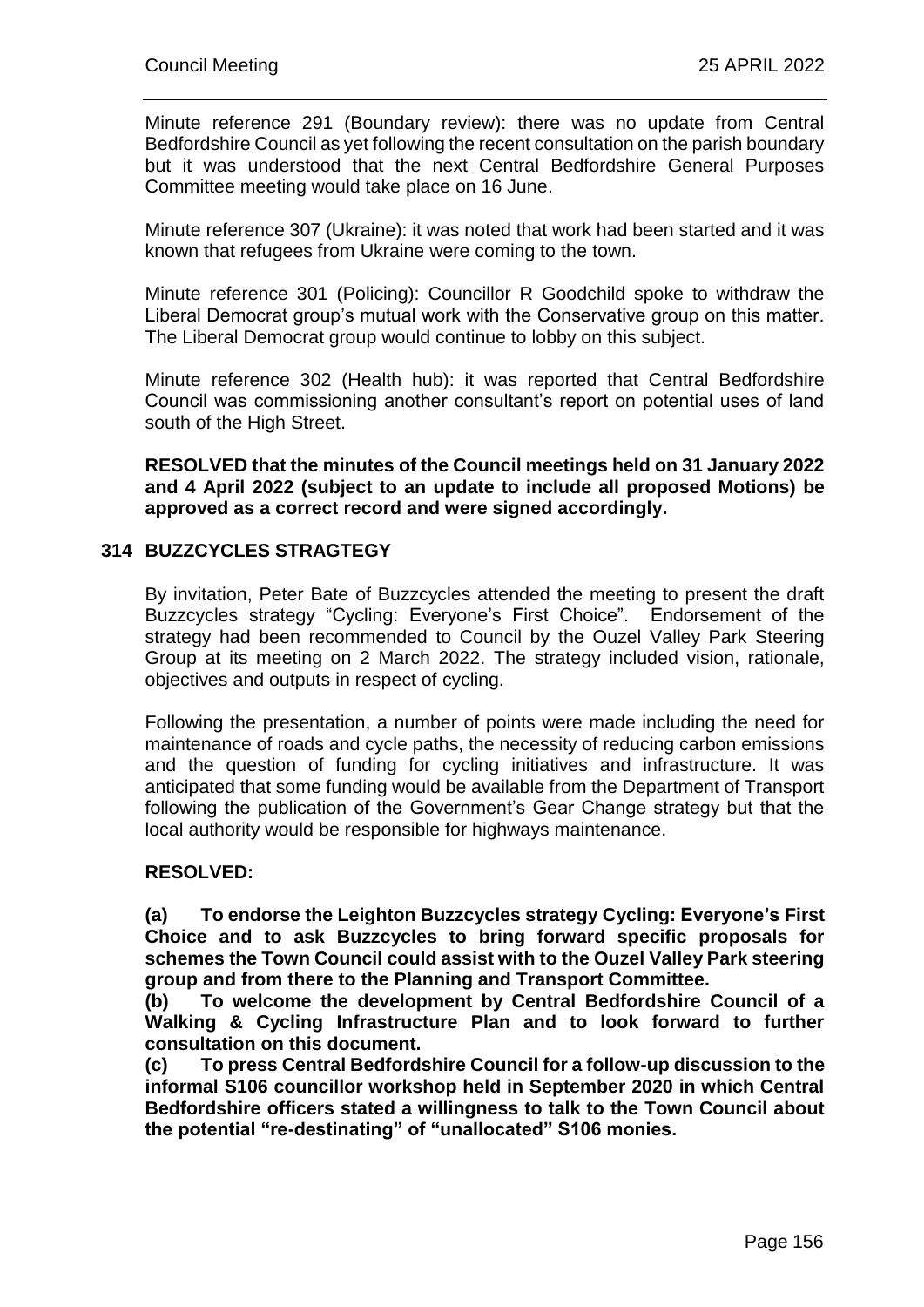# **315 CEMETERY SERVICE EQUIPMENT PURCHASE**

Council received a report to consider the purchase of larger sets of grave shoring equipment to allow for greater flexibility in expanding the size of graves which could be excavated.

#### **RESOLVED:**

- **(a) To note the report**
- **(b) To endorse the purchase of the equipment required using the Cemetery Earmarked Reserve 9007/950 with available funds of £36,920.00.**

# **316 COMMUNITY SAFETY AND OPERATION DODFORD**

Council considered two recommendations from the Community Safety Sub Committee held on 6 April 2022. On being put to the vote, the recommendations were both agreed unanimously.

On discussion about the potential use of the earmarked reserve, it was noted that the Community Safety Sub Committee had received a legal topic note on the powers and duties of parish councils in relation to crime in their area and guidance on approaches and systems which could be supported within this legal framework.

#### **RESOLVED:**

**(a) That the underspend from the Community Safety revenue budget 4401/410 for 2021-22 be transferred to the Community Safety earmarked reserve 9042/920 as part of the year end accounting process.**

**(b) To approve the Operation Dodford section 92 grant agreement for 1 April 2022 – 31 March 2023, noting the reduction in maximum expenditure from £40,000 to £30,000.**

#### **317 COMMITTEE MINUTES**

(i) Council received the draft and approved minutes of the Committee meetings held between 1 February and 11 April 2022.

**RESOLVED to receive the minutes of the following meetings:**

- (a) **Partnership Committee 10 February 2022**
- (b) **Planning & Transport Committee 16 February 2022**
- (c) **Policy & Finance Committee 28 February 2022**
- (d) **Grounds & Environmental Committee 7 March 2022**
- (e) **Planning & Transport Committee 9 March 2022**
- (f) **Cultural & Economic Committee 14 March 2022**
- (g) **Planning & Transport Committee 30 March 2022**
- (h) **Policy & Finance Committee 11 April 2022**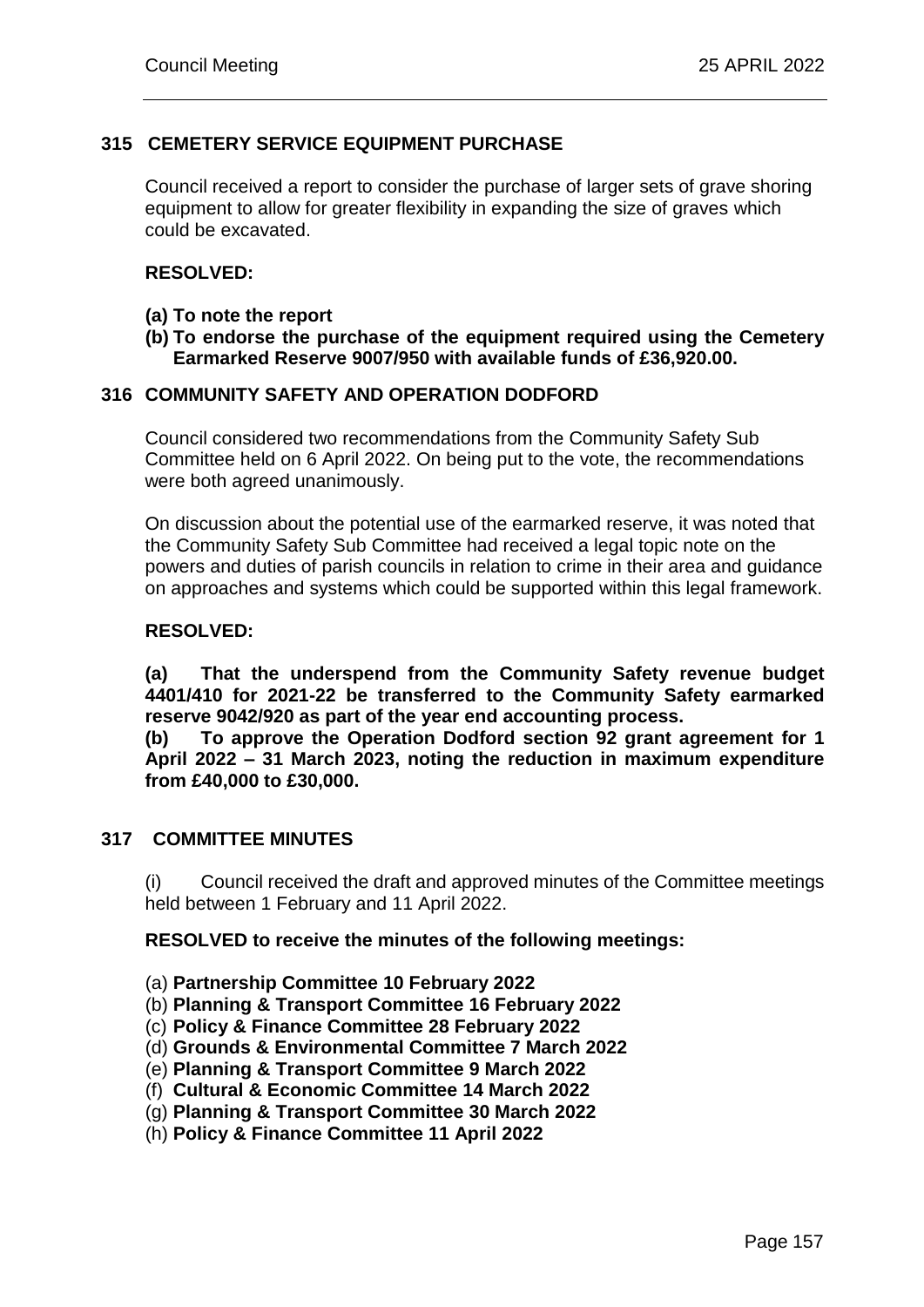(ii) Council gave consideration to the recommendations contained in committee minutes which had not already been dealt with as specified below.

### **RESOLVED to approve the updated Press and Media Protocol.**

**RESOLVED:**

- **(a) To approve a proposed minor amendment to section 1.5 of the Protocol for Leader of the Council**
- **(b) To approve the revised Councillor/Officer Protocol.**

**RESOLVED to re-adopt the Town Council's Investment Strategy.**

**RESOLVED to endorse that remaining unused funds from budget lines 104/4014 (projects) and 104/4300 (equipment) be carried forward into earmarked reserve 970/9020 – TACTIC.**

**RESOLVED to carry forward unspent funds Buzzard Trails (101/4509), into earmarked reserves 970//9018 and to create a single earmarked reserves budget line for Buzzard Trails to ensure adequate funds are available for the upkeep of the trail assets and to carry forward any unspent funds from Christmas Lights (101/4412) into earmarked reserves 970/9044 to ensure adequate funds are available for infrastructure and ongoing delivery of the scheme.**

**RESOLVED to carry forward into unspent funds from Community Access Defibrillator (101/4554) into earmarked reserves 970/9022.**

**RESOLVED to endorse the Health and Safety Policy following its annual review**.

**RESOLVED to approve that changes be made to appropriate documents including the Terms of Reference for standing committees and the Scheme of Delegation, to reflect authority to approve expenditure from earmarked reserves appropriate to that committee's responsibilities, for activities and projects for which there was specific Council/committee resolution, subject to any legal restrictions.**

(iii) Councillor questions or comments on committee minutes were invited.

Policy & Finance Committee meeting of 11 April 2022, minute reference 333/PF (Minutes of Health Services Task and Finish Group meeting held 4 March 2022): three councillors spoke in respect of health services.

Councillor Snelling advised he had asked a question on the health hub at Central Bedfordshire's Council meeting last week and was likely to put forward a Motion to its next meeting in respect of S106 developer contributions for healthcare. It was understood that the next update to the Central Bedfordshire Health and Wellbeing Board would be in July.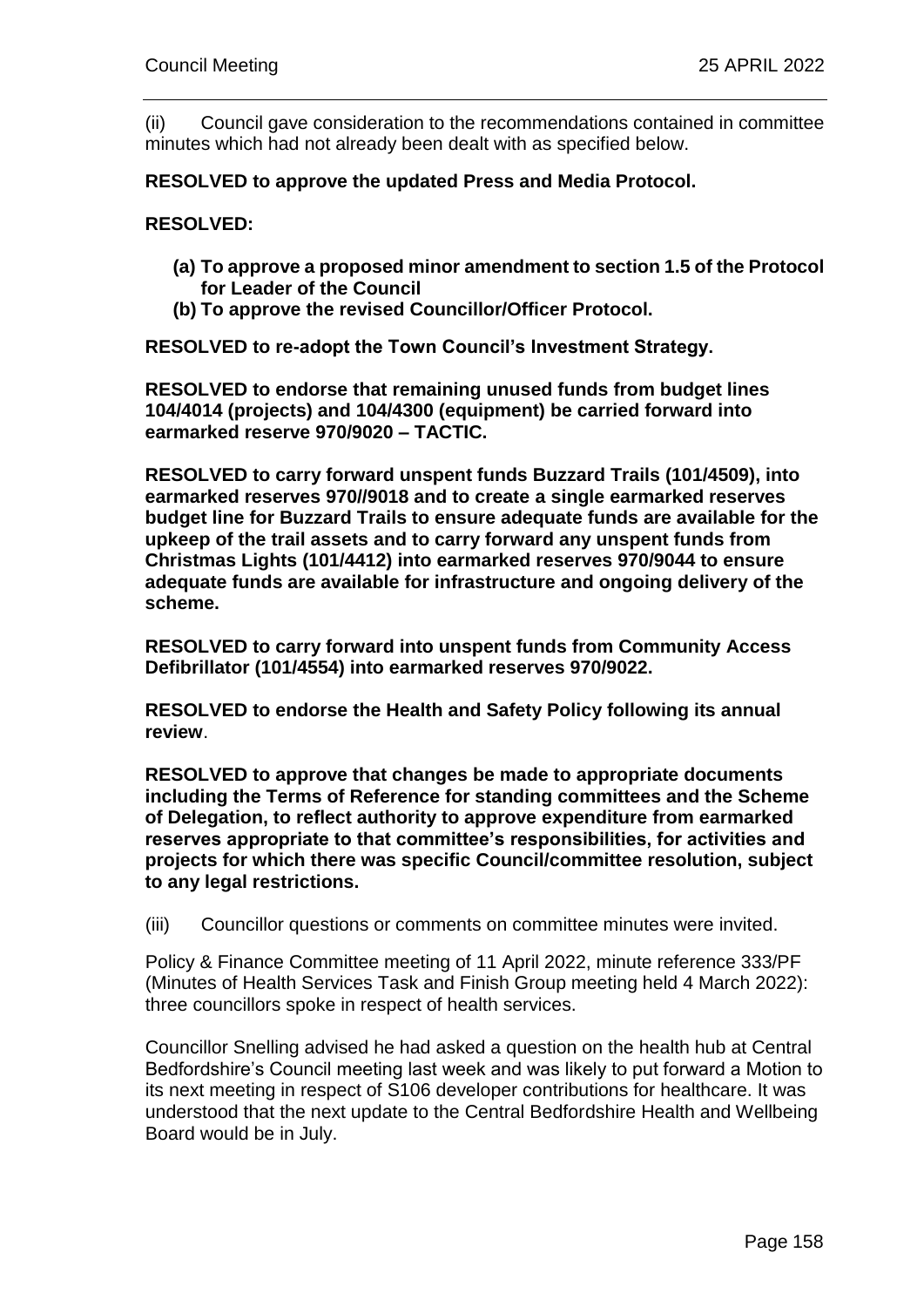Councillor Owen advised that he had new information in respect of local GP practice capacity and S106 developer contributions for healthcare and would likely submit a Motion to the next Council meeting unless a rapid meeting of the Health Services Task and Finish Group could be convened in the meantime.

Councillor Harvey spoke of the current crisis relating to loneliness and mental health and the need for a centrally located health hub, for which she was lobbying at Central Bedfordshire Council.

# **318 FIVE YEAR PLAN**

Council received and considered recommendations from standing committees in respect of the Five-Year Plan and Objectives, following a review process agreed by Council last November. On being put to the vote, it was agreed to endorse the recommendations for amendments as proposed by the standing committees (10 in favour, 6 against and 1 abstention).

**RESOLVED to endorse the amendments to the current Five Year Plan and Objectives as recommended by the Policy & Finance Committee on 11 April 2022.**

# **319 NEIGHBOURHOOD PLAN**

Councillor Goodchild introduced a Motion, seconded by Councillor Owen, regarding the development of a Neighbourhood Plan: *That the Council resolves to develop a Neighbourhood Plan and to convene an extraordinary Council meeting to review the effect on officers' workloads and priorities and to agree a group to progress the plan.* 

Councillor Goodchild referenced the presentation by a consultant on neighbourhood plans in September 2021 and that these were powerful tools for local communities. The national picture was that town centres were likely to change over the next decade and the land south side of the High Street was an important factor, reflected by the town council having set up the South Side working party to pro-actively look at options for the site. It was felt that the costs of developing a plan could be managed.

Councillors Goodchild and Owen expressed frustrations with the current S106 developer contributions process, which seemed to lack the involvement of the town council or the community and which was failing to deliver the facilities and infrastructure it was felt were needed for the town. It was felt that a Neighbourhood Plan seemed the best solution to improve this.

Councillor Harvey suggested that further to the presentation made by consultant Neil Homer in September 2021, Neighbourhood Plan grant funding could potentially be used for evidence gathering and community engagement, even if the process did not lead to development of an actual Neighbourhood Plan.

No further discussion took place. On being put to the vote, the motion was not carried (6 in favour, 11 against).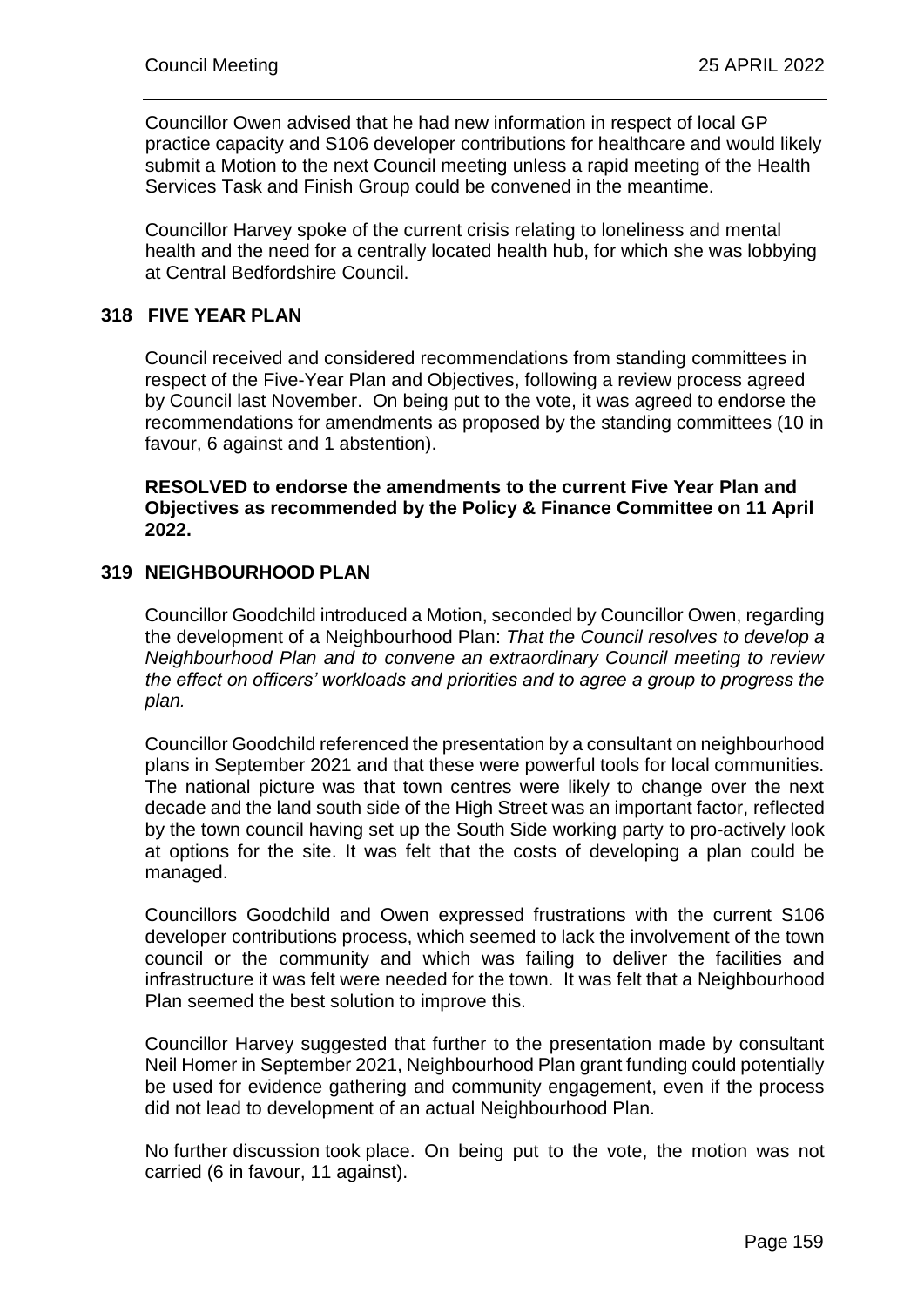# **RESOLVED that the Motion not be carried.**

#### **320 FUEL POVERTY**

Councillor Owen introduced a motion in respect of fuel poverty: *that the Town Clerk be asked urgently to investigate and report back what role, if any, this Council might take in helping to combat fuel poverty in Leighton-Linslade.*

A number of councillors expressed concern for the impact of this matter on residents and agreed that it should be explored whether there was any role for the town council in signposting people to information or co-ordinating assistance. In recognition of pressure on officers' time it was agreed that councillors should lead this investigation on an informal basis and to seek information from the local authority and local community organisations such as Citizens Advice.

**RESOLVED that several town councillors be asked urgently to investigate and report back what role, if any, this Council might take in helping to combat fuel poverty in Leighton-Linslade.**

#### **321 EXTRAORDINARY COUNCIL MEETING HELD 4 APRIL 2022**

Councillor S Owen introduced a Motion, seconded by Councillor Goodchild, in respect of the recent extraordinary meeting of Council: *That this Council welcomes the outcomes on six important matters from the 4 April Council meeting i.e. the decisions regarding:*

 *Delivery of the Police Crime Commissioner's promise urgently to deliver a Policing Contact Hub in the centre of town*

 *Pressing the Central Bedfordshire Council Portfolio Holder (again) to engage with the Town Council regarding the future usage of the High Street*

 *Pressing Central Bedfordshire Council to share their "Schools for the Future" plan with Leighton-Linslade parents and the wider community*

 *Resolving to receive suggestions from the Town Clerk regarding means of regular consultation about local bus services*

- *Pressing Central Bedfordshire Council for updates on the current A505 Southern Bypass safety review*
- *Resolving to investigate its possible role supporting refugees from the Ukraine conflict*

*and asks the Town Clerk to make these standing items for report in the weekly councillors' newsletter.* 

An amendment was proposed by Councillor S Jones and seconded by Councillor C Palmer to the introductory wording of the Motion and to the outcome, suggesting instead that reports be made back to committees so the information was in the public domain. On being put to the vote, the amendment was carried (9 in favour, 7 against, 1 abstention).

# **RESOLVED to suspend Standing Order 3(x) for a maximum of 10 minutes.**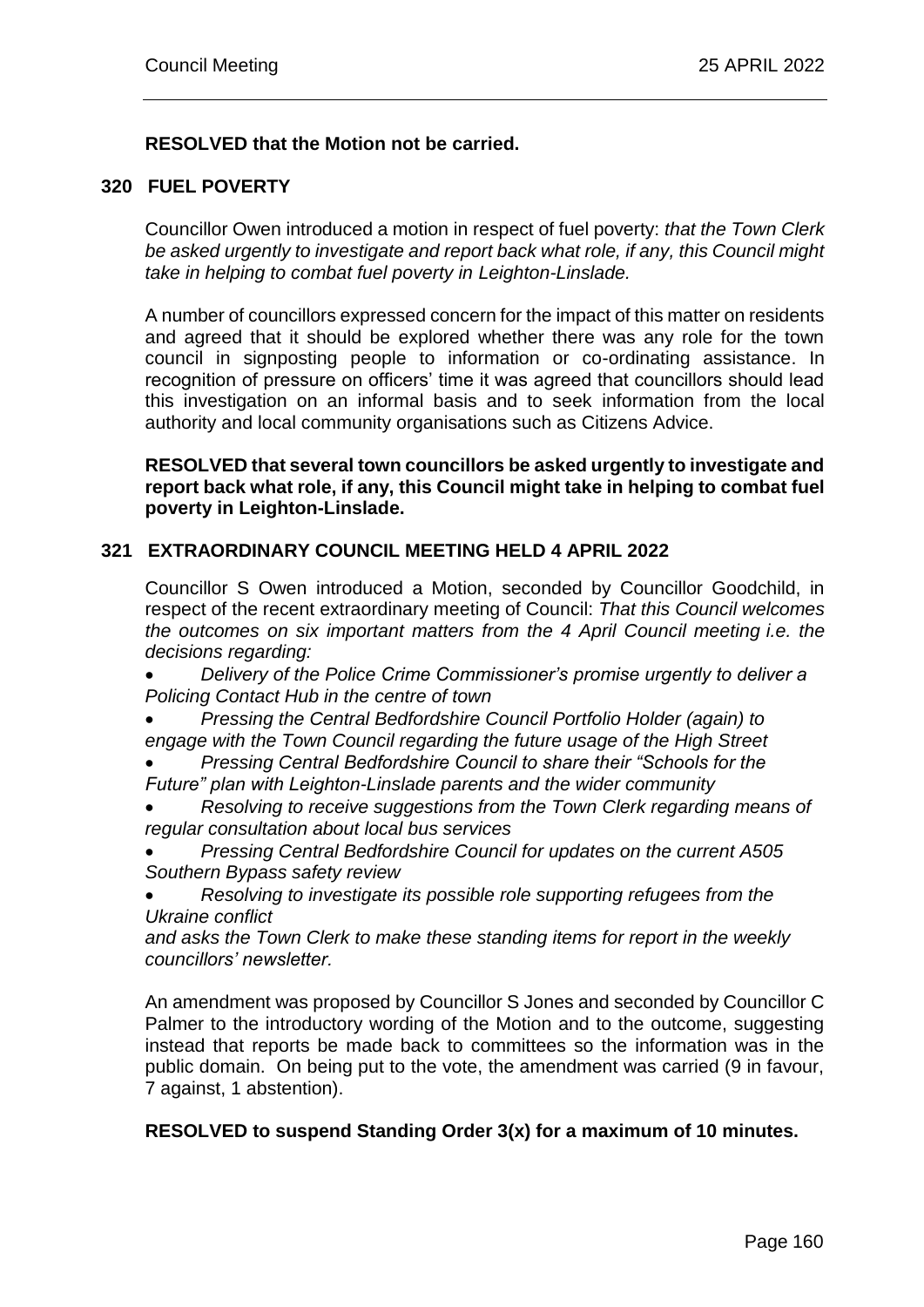A further amendment to the Motion was then proposed by Councillor Harvey, that consideration be given to holding additional committee meetings to cover these items due to insufficient time at present. On being put to the vote, this amendment was not carried (1 in favour, 14 against, 2 abstentions).

The substantive motion as amended was then put to the vote and carried (10 in favour, 6 against, 1 abstention).

# **RESOLVED:**

**While unconvinced of the need for the calling of an Extraordinary Council Meeting and of the justification to incur the expense and additional Officer time associated with it, in view of the availability of normal Committee Meetings and processes to have achieved the same objectives in a timely and efficient manner, this Council welcomes the outcomes on six important matters from the 4 April Council meeting i.e. the decisions regarding:** 

 *Delivery of the Police Crime Commissioner's promise urgently to deliver a Policing Contact Hub in the centre of town*

 *Pressing the Central Bedfordshire Council Portfolio Holder (again) to engage with the Town Council regarding the future usage of the High Street Pressing Central Bedfordshire Council to share their "Schools for the* 

*Future" plan with Leighton-Linslade parents and the wider community*

 *Resolving to receive suggestions from the Town Clerk regarding means of regular consultation about local bus services*

 *Pressing Central Bedfordshire Council for updates on the current A505 Southern Bypass safety review*

 *Resolving to investigate its possible role supporting refugees from the Ukraine conflict*

**and reaffirms that these items will continue to be kept under close review by the relevant Council Committees with reports back to full Council as appropriate.** 

# **322 QUESTIONS FROM COUNCILLORS**

No questions had been received.

# **323 APPOINTMENTS TO COMMITTEES**

There were no changes to appointments to committees.

# **324 APPOINTMENTS TO/REPORTS FROM OUTSIDE BODIES**

There were no changes to or reports from appointments to outside bodies.